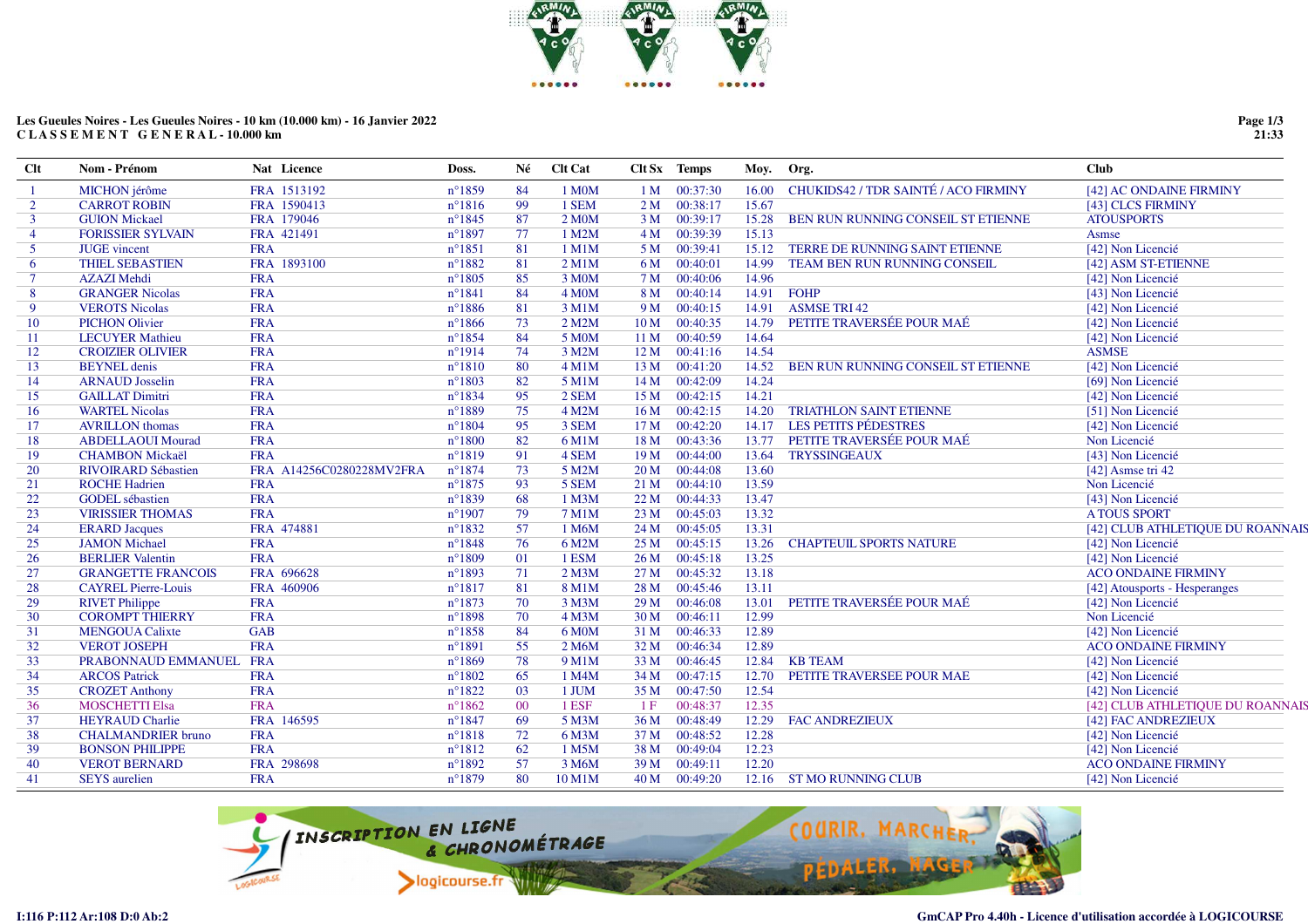

## **Les Gueules Noires - Les Gueules Noires - 10 km (10.000 km) - 16 Janvier 2022C L A S S E M E N T G E N E R A L - 10.000 km**

| <b>Clt</b> | Nom - Prénom                   | Nat Licence | Doss.            | Né | <b>Clt Cat</b>       |      | Clt Sx Temps | Moy. Org. |                                | <b>Club</b>                             |
|------------|--------------------------------|-------------|------------------|----|----------------------|------|--------------|-----------|--------------------------------|-----------------------------------------|
| 42         | <b>DEVIDAL EVA</b>             | FRA 2072049 | $n^{\circ}1909$  | 84 | 1 M <sub>OF</sub>    | 2F   | 00:49:51     | 12.04     |                                | <b>A TOUS SPORT</b>                     |
| 43         | <b>VALETTE ROMARIC</b>         | FRA 2072751 | $n^{\circ}1884$  | 76 | 7 M2M                | 41 M | 00:49:53     | 12.03     | TERRE DE RUNNING SAINT ETIENNE | [42] ATOUSPORTS / Terre de Running Sain |
| 44         | <b>THIEL CHRISTIAN</b>         | <b>FRA</b>  | $n^{\circ}1881$  | 54 | 4 M6M                | 42 M | 00:50:26     | 11.90     |                                | [42] Non Licencié                       |
| 45         | <b>JOBARD CLEMENT</b>          | <b>FRA</b>  | $n^{\circ}$ 1905 | 80 | 11 M1M               | 43 M | 00:50:29     | 11.89     |                                | <b>ASMSE</b>                            |
| 46         | PERRIN BERNARD                 | FRA 1063473 | $n^{\circ}1865$  | 62 | 2 M5M                | 44 M | 00:50:47     | 11.82     |                                | [42] AC ONDAINE FIRMINY                 |
| 47         | <b>JEAN Fabienne</b>           | <b>FRA</b>  | $n^{\circ}1849$  | 81 | $1$ M $1$ F          | 3F   | 00:50:56     | 11.78     | <b>VILLARS RUNNING / RCL</b>   | [42] Non Licencié                       |
| 48         | <b>ACKERMANN Alain</b>         | <b>FRA</b>  | $n^{\circ}1801$  | 91 | 6 SEM                | 45 M | 00:51:32     | 11.64     |                                | [42] Non Licencié                       |
| 49         | <b>EBADI</b> Patrick           | <b>FRA</b>  | $n^{\circ}1831$  | 63 | 2 M4M                | 46 M | 00:51:44     | 11.60     |                                | [42] Non Licencié                       |
| 50         | <b>LEROUX François</b>         | <b>FRA</b>  | $n^{\circ}$ 1855 | 01 | $2$ ESM              | 47 M | 00:52:05     | 11.52     |                                | [42] Non Licencié                       |
| 51         | <b>SECOND Pierre</b>           | <b>FRA</b>  | $n^{\circ}1878$  | 95 | 7 SEM                | 48 M | 00:52:41     | 11.39     |                                | Non Licencié                            |
| 52         | <b>RIBEIRO EMELINE</b>         | FRA 1956121 | $n^{\circ}1910$  | 96 | 1 SEF                | 4F   | 00:53:26     | 11.23     |                                | <b>ASMSE</b>                            |
| 53         | <b>DESMARTIN Frederic</b>      | <b>FRA</b>  | $n^{\circ}1825$  | 83 | <b>7 M0M</b>         | 49 M | 00:53:35     | 11.20     |                                | [42] Non Licencié                       |
| 54         | <b>GORD</b> raphael            | <b>FRA</b>  | $n^{\circ}1840$  | 75 | 8 M2M                | 50 M | 00:53:39     | 11.19     |                                | [42] Non Licencié                       |
| 55         | <b>ROLHION DAMIEN</b>          | <b>FRA</b>  | $n^{\circ}1876$  | 80 | 12 M1M               | 51 M | 00:53:44     | 11.17     |                                | [42] Non Licencié                       |
| 56         | <b>BERKACHE Nadir</b>          | <b>FRA</b>  | $n^{\circ}1807$  | 76 | 9 M2M                | 52 M | 00:54:30     | 11.01     | <b>BANANAZARMA</b>             | Non Licencié                            |
| 57         | <b>JUGE Michel</b>             | FRA 183103  | $n^{\circ}1852$  | 58 | 3 M5M                | 53 M | 00:55:07     | 10.89     |                                | [42] CLCS FIRMINY                       |
| 58         | <b>VEROT Coco</b>              | <b>FRA</b>  | $n^{\circ}$ 1885 | 75 | 1 M <sub>2</sub> F   | 5F   | 00:55:30     | 10.81     | PETITE TRAVERSEE POUR MAE      | [43] Non Licencié                       |
| 59         | <b>CHIKH AHMED</b>             | FRA 1721229 | $n^{\circ}1911$  | 73 | 10 M2M               | 54 M | 00:55:52     | 10.74     |                                | <b>ACO</b>                              |
| 60         | <b>GINHOUX Bernard</b>         | <b>FRA</b>  | $n^{\circ}1836$  | 52 | 1 M7M                | 55 M | 00:56:19     | 10.65     |                                | [42] Non Licencié                       |
| 61         | <b>DELEBARRE Amandine</b>      | <b>FRA</b>  | $n^{\circ}1824$  | 83 | 2 MOF                | 6 F  | 00:56:25     | 10.64     |                                | Non Licencié                            |
| 62         | <b>POINAS Manon</b>            | FRA 1145540 | $n^{\circ}1867$  | 96 | $2$ SEF              | 7F   | 00:56:26     | 10.63     |                                | [42] S/L ASPTT GRENOBLE                 |
| 63         | <b>BERLIER Pierre</b>          | <b>FRA</b>  | $n^{\circ}1808$  | 51 | $2$ M7M              | 56 M | 00:56:26     | 10.63     | ASMSETRI42                     | [42] Non Licencié                       |
| 64         | <b>LIOGIER Christian</b>       | <b>FRA</b>  | $n^{\circ}1856$  | 60 | 4 M5M                | 57 M | 00:56:41     | 10.59     | <b>BLACK CHICKENS</b>          | [15] Non Licencié                       |
| 65         | <b>GIVRE Léa</b>               | <b>FRA</b>  | $n^{\circ}1837$  | 00 | $2$ ESF              | 8F   | 00:57:08     | 10.50     |                                | [42] Non Licencié                       |
| 66         | <b>LE ROUSSEAU Fabien</b>      | <b>FRA</b>  | $n^{\circ}1853$  | 77 | 11 M2M               | 58 M | 00:57:13     | 10.49     |                                | Non Licencié                            |
| 67         | <b>BARRALLON</b> sebastien     | <b>FRA</b>  | $n^{\circ}1806$  | 78 | 13 M1M               | 59 M | 00:57:40     | 10.40     |                                | [42] Non Licencié                       |
| 68         | <b>THOMAS Hervé</b>            | <b>FRA</b>  | $n^{\circ}$ 1883 | 69 | 7 M3M                | 60 M | 00:57:56     | 10.36     |                                | [42] Non Licencié                       |
| 69         | <b>ZENGA MARIO</b>             | <b>FRA</b>  | $n^{\circ}1894$  | 48 | 3 M7M                | 61 M | 00:58:02     | 10.34     |                                | Non Licencié                            |
| 70         | <b>GUEGAN Loic</b>             | <b>FRA</b>  | $n^{\circ}1843$  | 77 | 12 M2M               | 62 M | 00:58:05     | 10.33     |                                | [42] Non Licencié                       |
| 71         | <b>GUEUGNEAU Jean-Philippe</b> | <b>FRA</b>  | $n^{\circ}1844$  | 75 | 13 M2M               | 63 M | 00:58:26     | 10.27     |                                | [42] Non Licencié                       |
| 72         | <b>GARARA</b> marc             | <b>FRA</b>  | $n^{\circ}1835$  | 54 | 5 M6M                | 64 M | 00:58:33     | 10.25     | <b>ATOUSPORTS</b>              | [42] Non Licencié                       |
| 73         | <b>VILLETON Jocelyne</b>       | FRA 263785  | $n^{\circ}1888$  | 54 | 1 M <sub>6F</sub>    | 9F   | 00:58:56     | 10.18     |                                | [42] S/L EVEIL MENDOIS ACM              |
| 74         | <b>VILLETON Michel</b>         | FRA 263786  | $n^{\circ}1887$  | 54 | 6 M6M                | 65 M | 00:58:56     | 10.18     |                                | [42] S/L EVEIL MENDOIS ACM              |
| 75         | <b>GUÉGAN Cyril</b>            | <b>FRA</b>  | $n^{\circ}1842$  | 81 | 14 M1M               | 66 M | 00:59:07     | 10.15     |                                | [42] Non Licencié                       |
| 76         | <b>CHIKH ELODY</b>             | FRA 2129440 | $n^{\circ}1912$  | 82 | $2$ M <sub>1</sub> F | 10F  | 00:59:08     | 10.15     |                                | <b>ACO</b>                              |
| 77         | DELAIGUE jean luc              | <b>FRA</b>  | $n^{\circ}1823$  | 55 | 7 M6M                | 67 M | 00:59:44     | 10.05     | LA PETITE FOULÉE               | [42] Non Licencié                       |
| 78         | <b>JEROME</b> Christophe       | <b>FRA</b>  | $n^{\circ}1850$  | 64 | 3 M4M                | 68 M | 01:00:19     | 9.95      |                                | [42] Non Licencié                       |
| 79         | <b>DUBOIS Thierry</b>          | <b>FRA</b>  | $n^{\circ}1828$  | 70 | 8 M3M                | 69 M | 01:00:39     | 9.89      |                                | [42] Non Licencié                       |
| 80         | <b>JOLIVET JOHAN</b>           | <b>FRA</b>  | $n^{\circ}1899$  | 81 | 15 M1M               | 70 M | 01:00:49     | 9.87      |                                | Non Licencié                            |
| 81         | <b>BLANC Nicole</b>            | <b>FRA</b>  | $n^{\circ}1811$  | 58 | 1 M <sub>5F</sub>    | 11F  | 01:01:06     | 9.82      | <b>ATOUSPORT</b>               | [42] Non Licencié                       |
| 82         | <b>MIZZON MAUD</b>             | <b>FRA</b>  | $n^{\circ}1901$  | 76 | $2$ M <sub>2</sub> F | 12F  | 01:01:18     | 9.79      |                                | Non Licencié                            |
|            |                                |             |                  |    |                      |      |              |           |                                |                                         |



**Page 2/3 21:33**